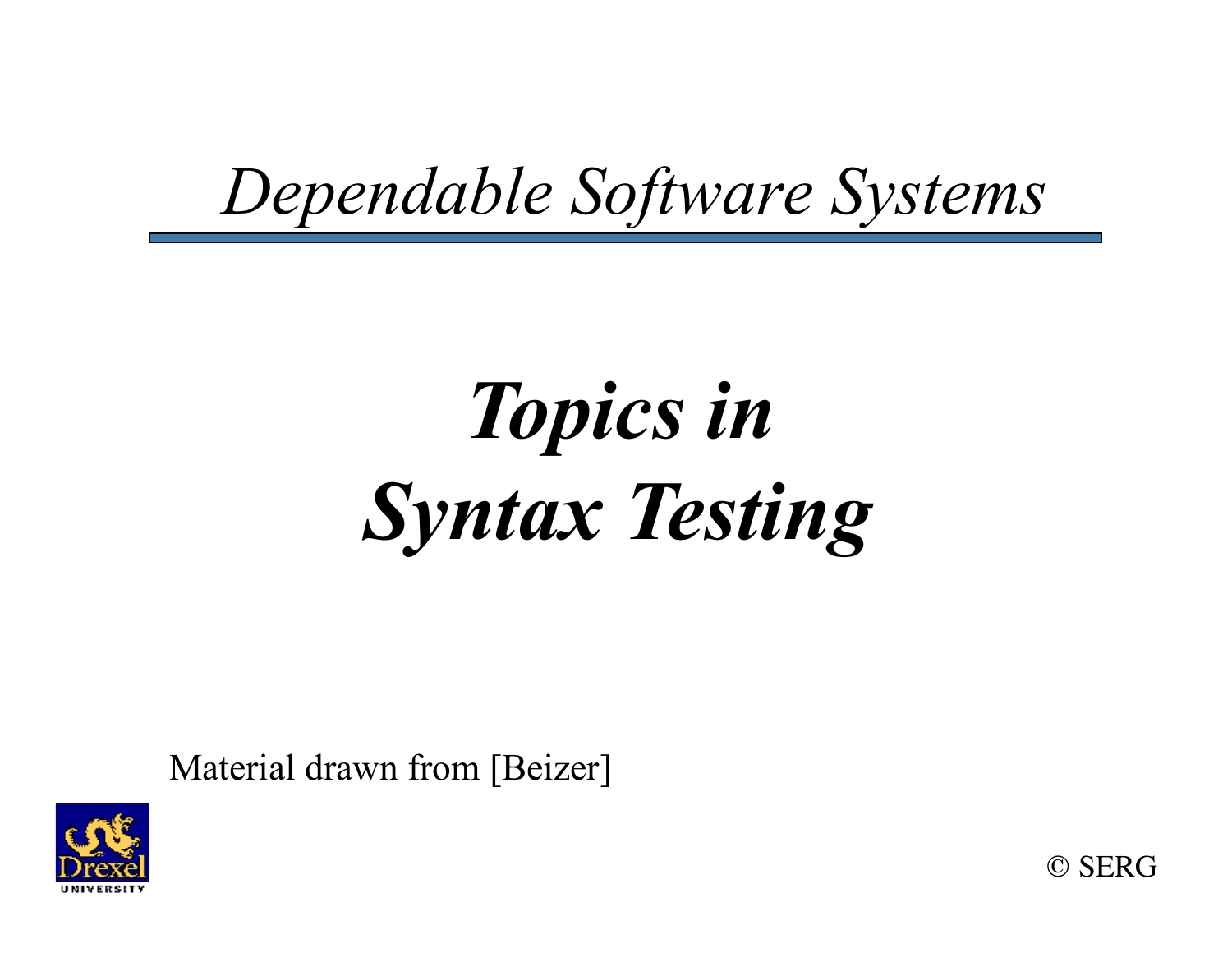### *Syntax Testing*

- System inputs must be validated. Internal and external inputs conform to formats:
	- Textual format of data input from users.
	- File formats.
	- Database schemata.
- Data formats can be mechanically converted into many input data validation tests.
- Such a conversion is easy when the input is expressed in a formal notation such as BNF (Backus-Naur Form).

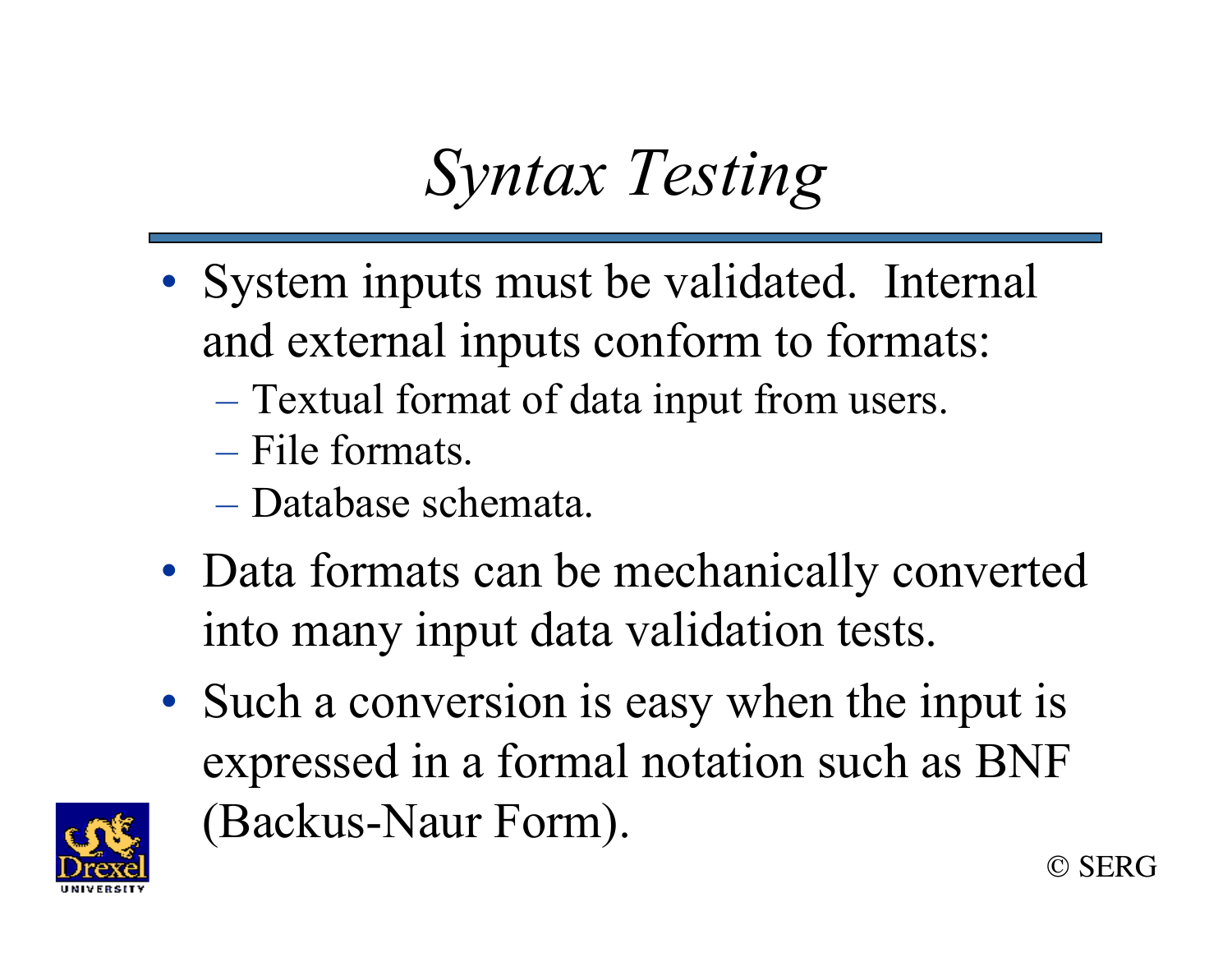# *Garbage-In Garbage-Out*

- "Garbage-In equals Garbage-Out" is one of the worst cop-outs ever invented by the computer industry.
- GI-GO does not explain anything except our failure to:
	- install good validation checks
	- test the system's tolerance for bad data.
- © SERG • Systems that interface with the public must be especially robust and consequently must have prolific input-validation checks.

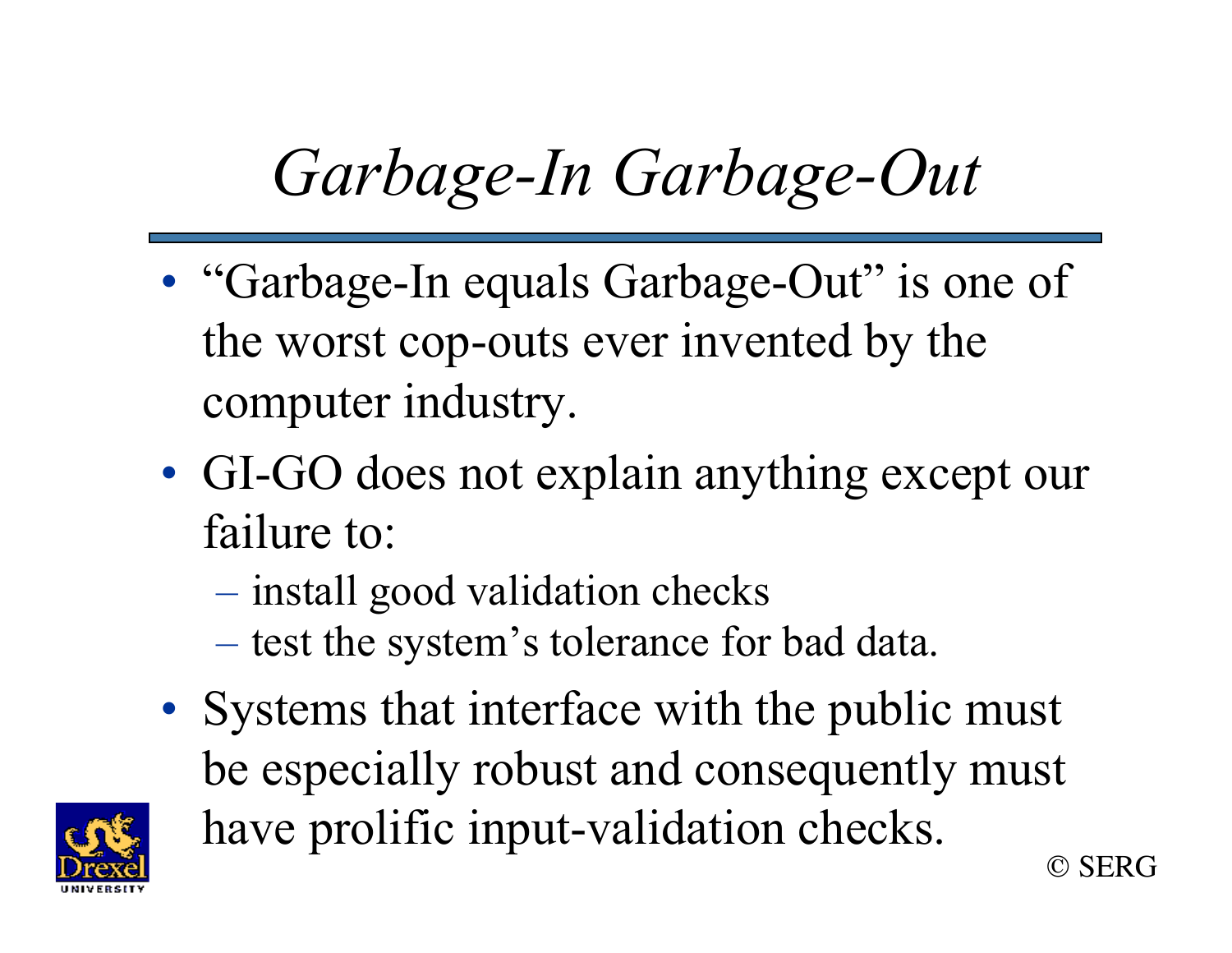### *Million Monkey Phenomenon*

- A million monkeys sit at a million typewriters for a million years and eventually one of them will type Hamlet!
- Input validation is the first line of defense against a hostile world.



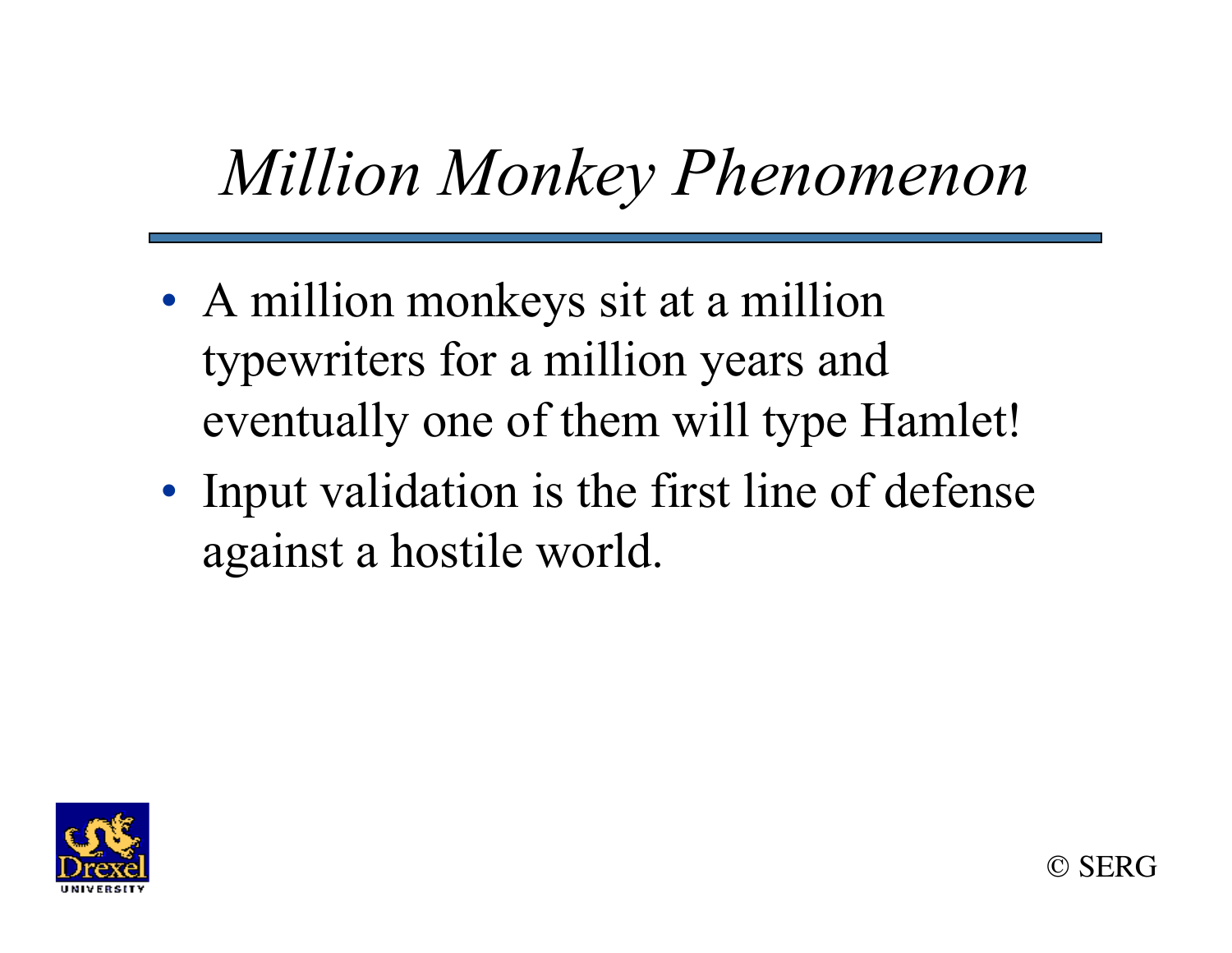### *Input-Tolerance Testing*

- Good user interface designers design their systems so that it just doesn't accept garbage.
- Good testers subject systems to the most creative "garbage" possible.
- Input-tolerance testing is usually done as part of system testing and usually by independent testers.



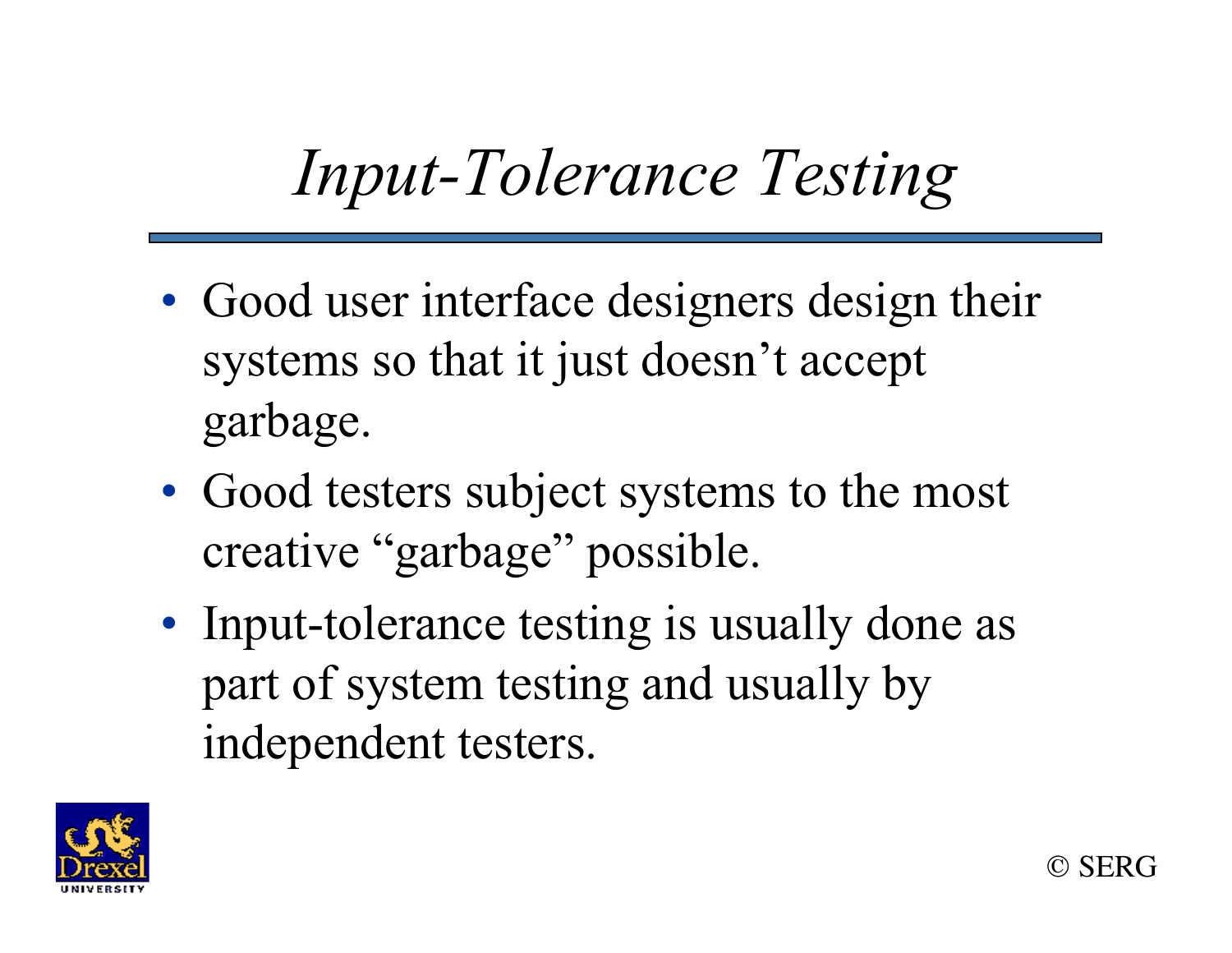### *Syntax Testing Steps*

- Identify the target language or format.
- Define the syntax of the language, formally, in a notation such as BNF.
- Test and Debug the syntax:
	- Test the "normal" conditions by covering the BNF syntax graph of the input language. (minimum requirement)
	- Test the "garbage" conditions by testing the system against invalid data. (high payoff)

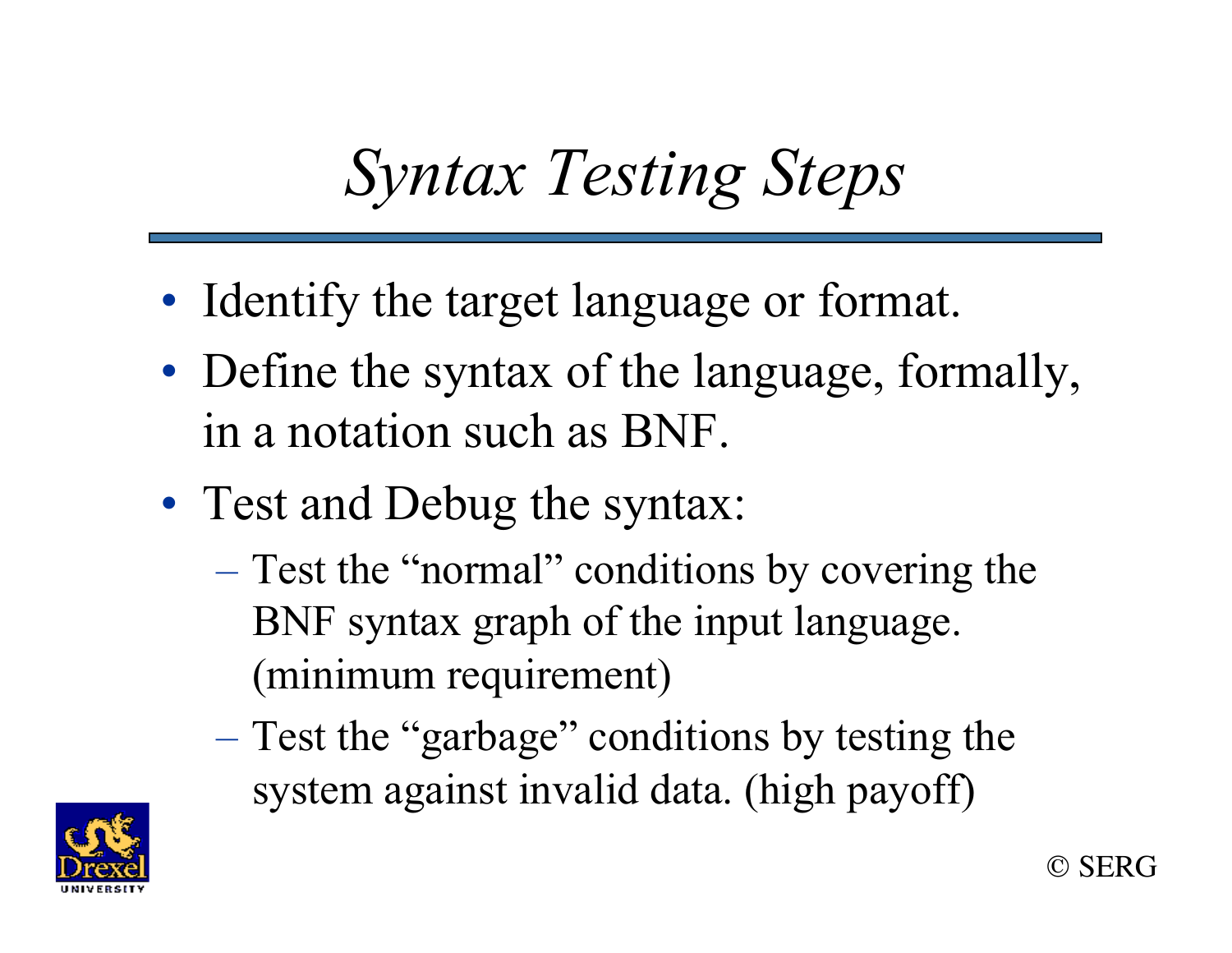#### *Automation is Necessary*

• Test execution automation is essential for syntax testing because this method produces a large number of tests.



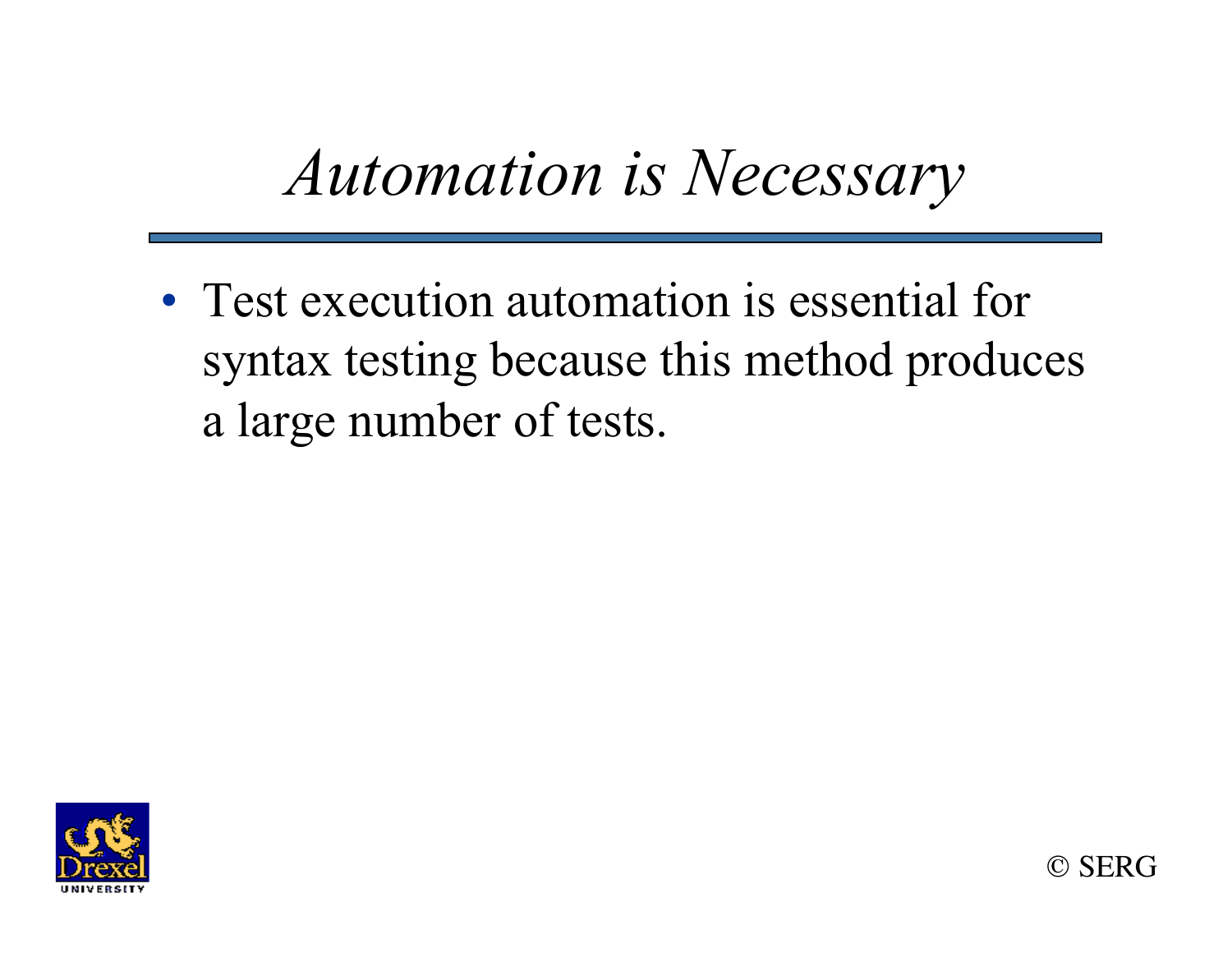#### *How to Find the Syntax*

- Every input has a syntax.
- The syntax may be:
	- formally specified
	- undocumented
	- just understood
- ... but it does exist!
- Testers need a formal specification to test the syntax and create useful "garbage".

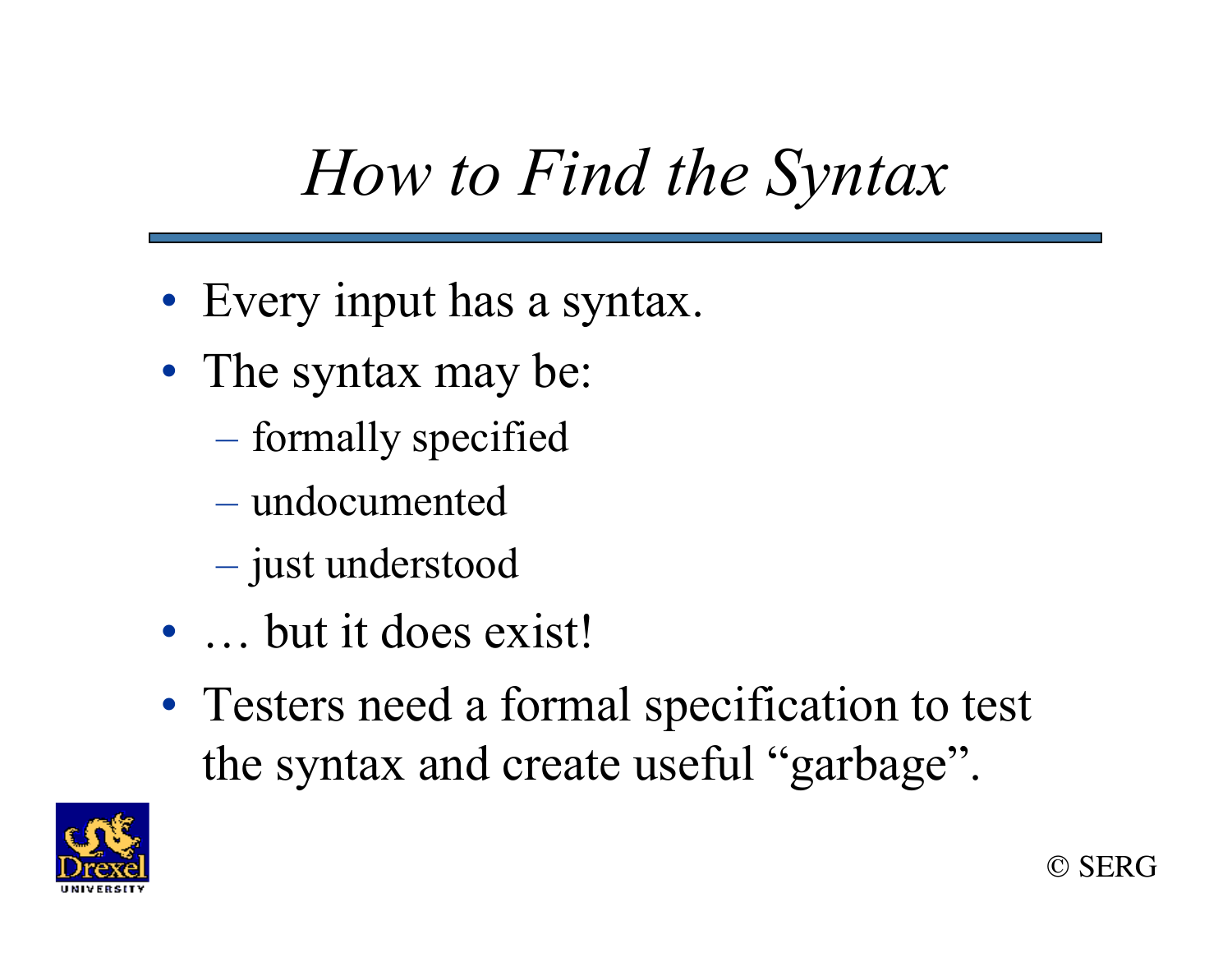#### *BNF*

- Syntax is defined in BNF as a set of definitions. Each definition may in-turn refer to other definitions or to itself.
- The LHS of a definition is the name given to the collection of objects on the RHS.
	- $::=$  means "is defined as".
	- $-$  | means "or".
	- \* means "zero or more occurrences".
	- + means "one or more occurrences".

© SERG

 $- A<sup>n</sup>$  means "n repetitions of A".

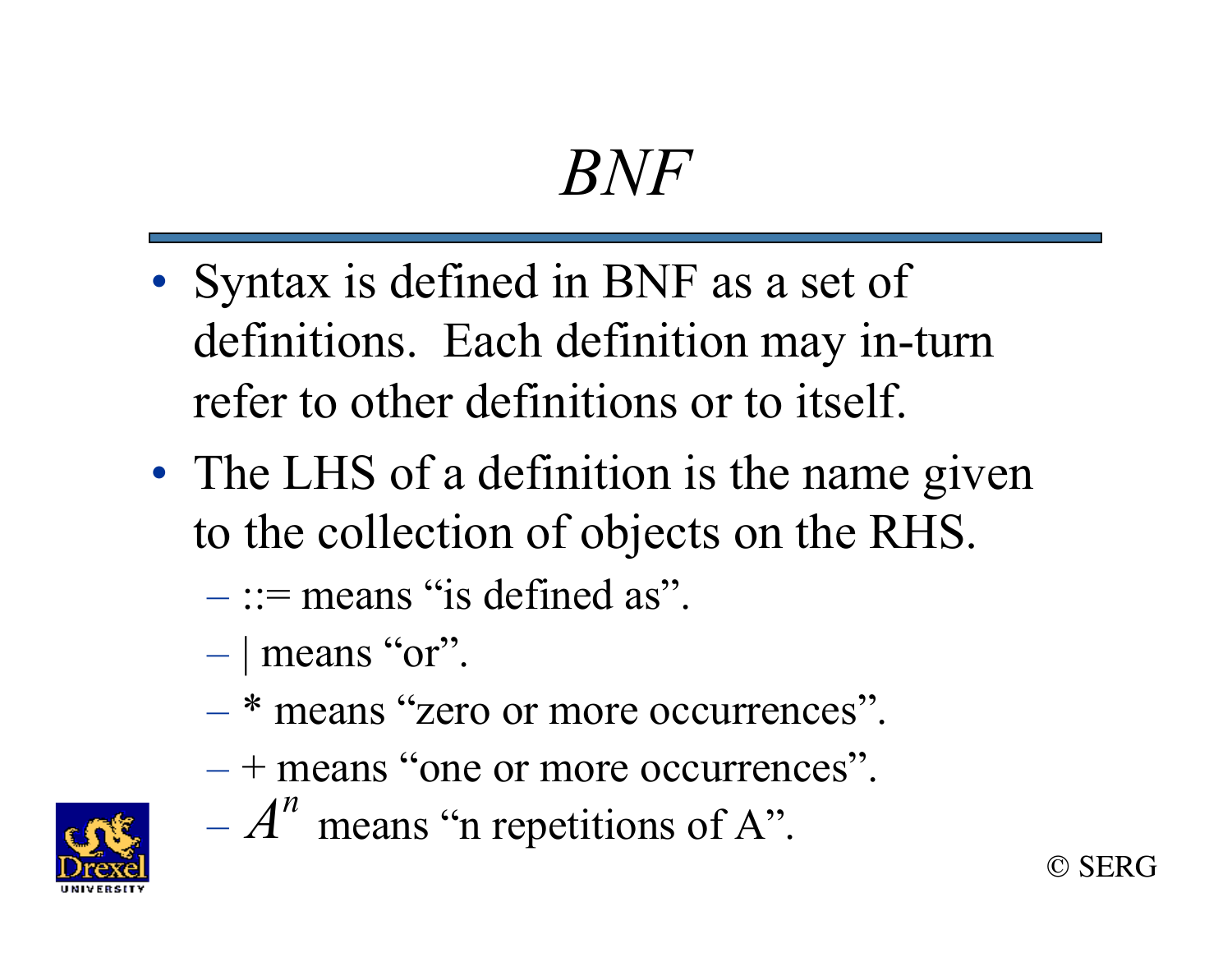### *BNF Example*

special digit  $::= 0 | 1 | 2 | 5$ other digit ::= 2 | 3 | 4 | 5 | 6 | 7 | 8 | 9 ordinary digit ::= special digit | other digit  $\text{exchange}_{\text{part}}$  ::= *other* \_ *digit*<sup>2</sup> ordinary digit number\_part ::= *ordinary* \_ *digit*<sup>4</sup> phone number  $::=$  exchange part number part

- Correct phone numbers: – 3469900, 9904567, 3300000
- Incorrect phone numbers:
	- 0551212, 123, 8, ABCDEFG

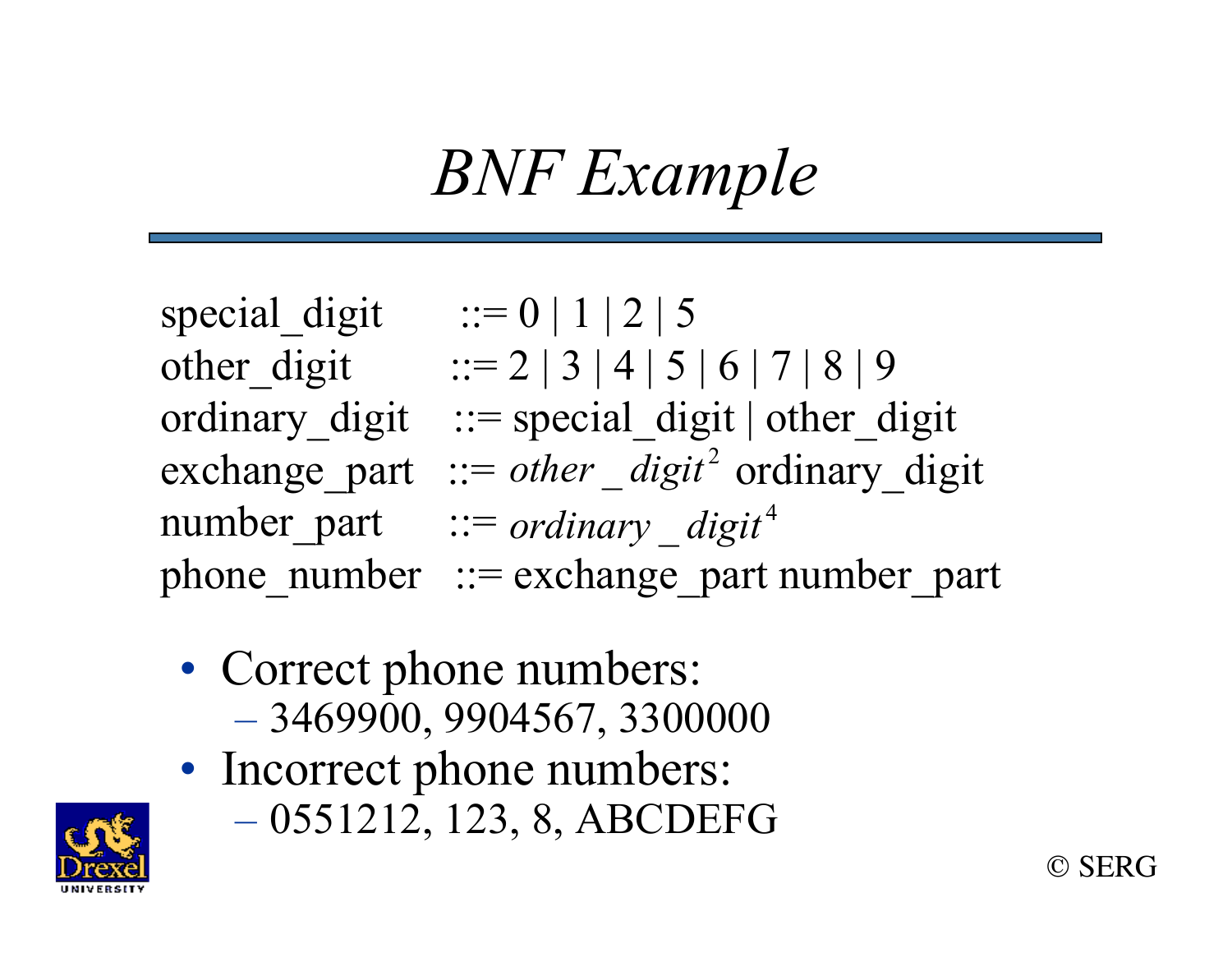

- Using a BNF specification is an easy way to design format-validation test cases.
- It is also an easy way for designers to organize their work.
- You should not begin to design tests until you are able to distinguish incorrect data from correct data.

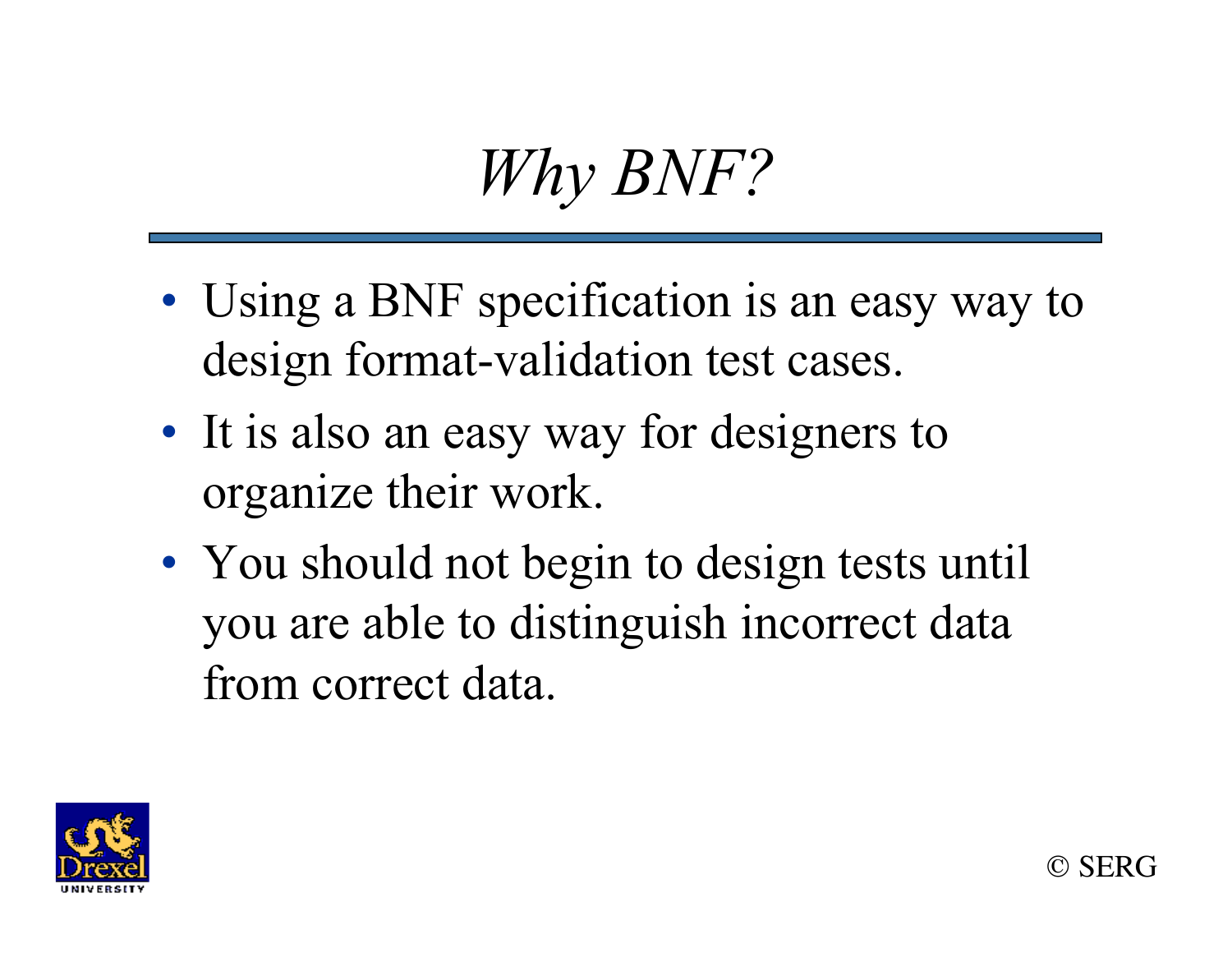#### *Test Case Generation*

- There are three possible kinds of incorrect actions:
	- Recognizer does not recognize a good string.
	- Recognizer accepts a bad string.
	- Recognizer crashes during attempt to recognize a string.
- Even small BNF specifications lead to many good strings and far more bad strings.

© SERG

• There is neither time nor need to test all strings.

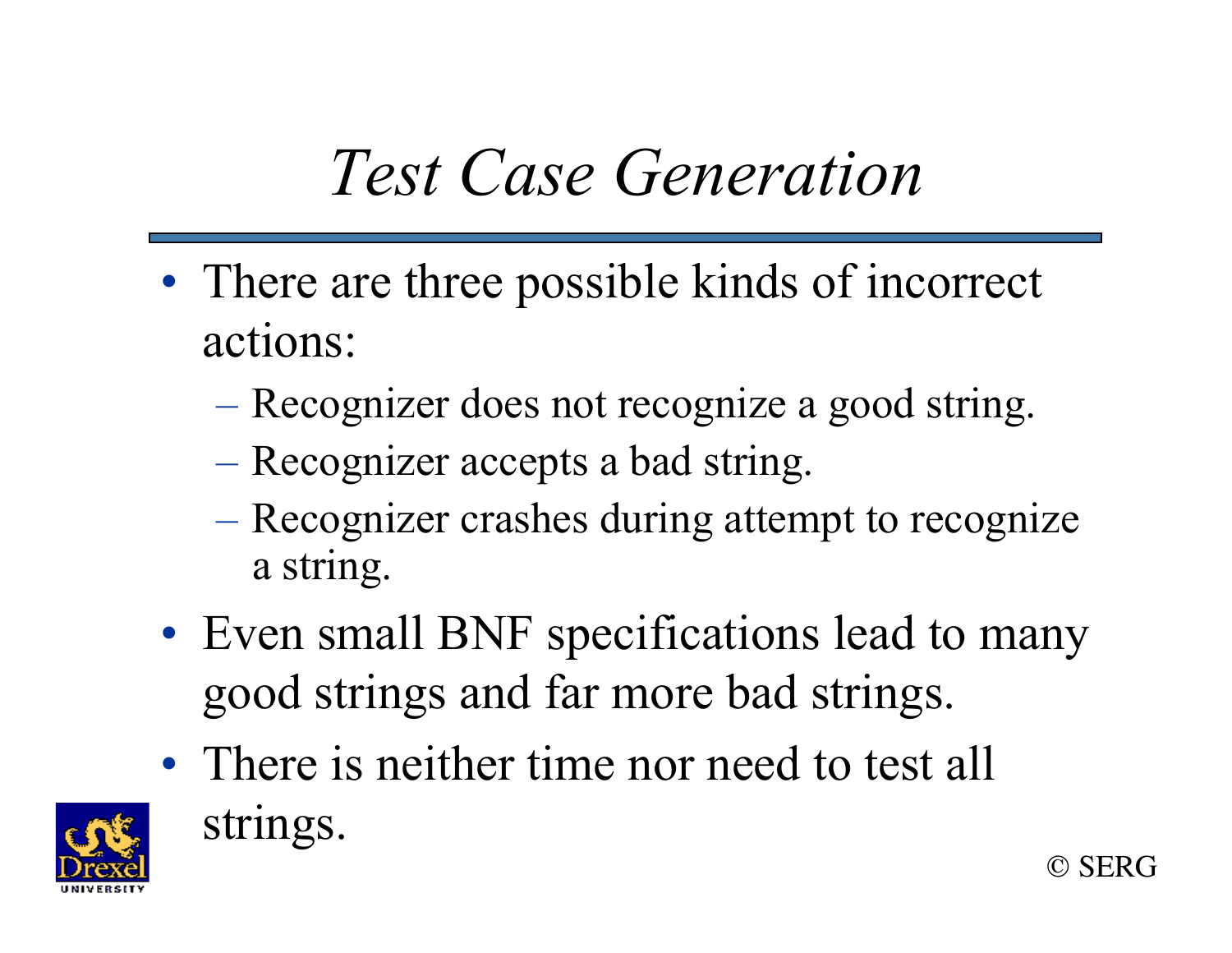### *Testing Strategy*

- Create one error at a time, while keeping all other components of the input string correct.
- Once a complete set of tests has been specified for single errors, do the same for double errors, then triple, errors, ...
- Focus on one level at a time and keep the level above and below as correct as you can.

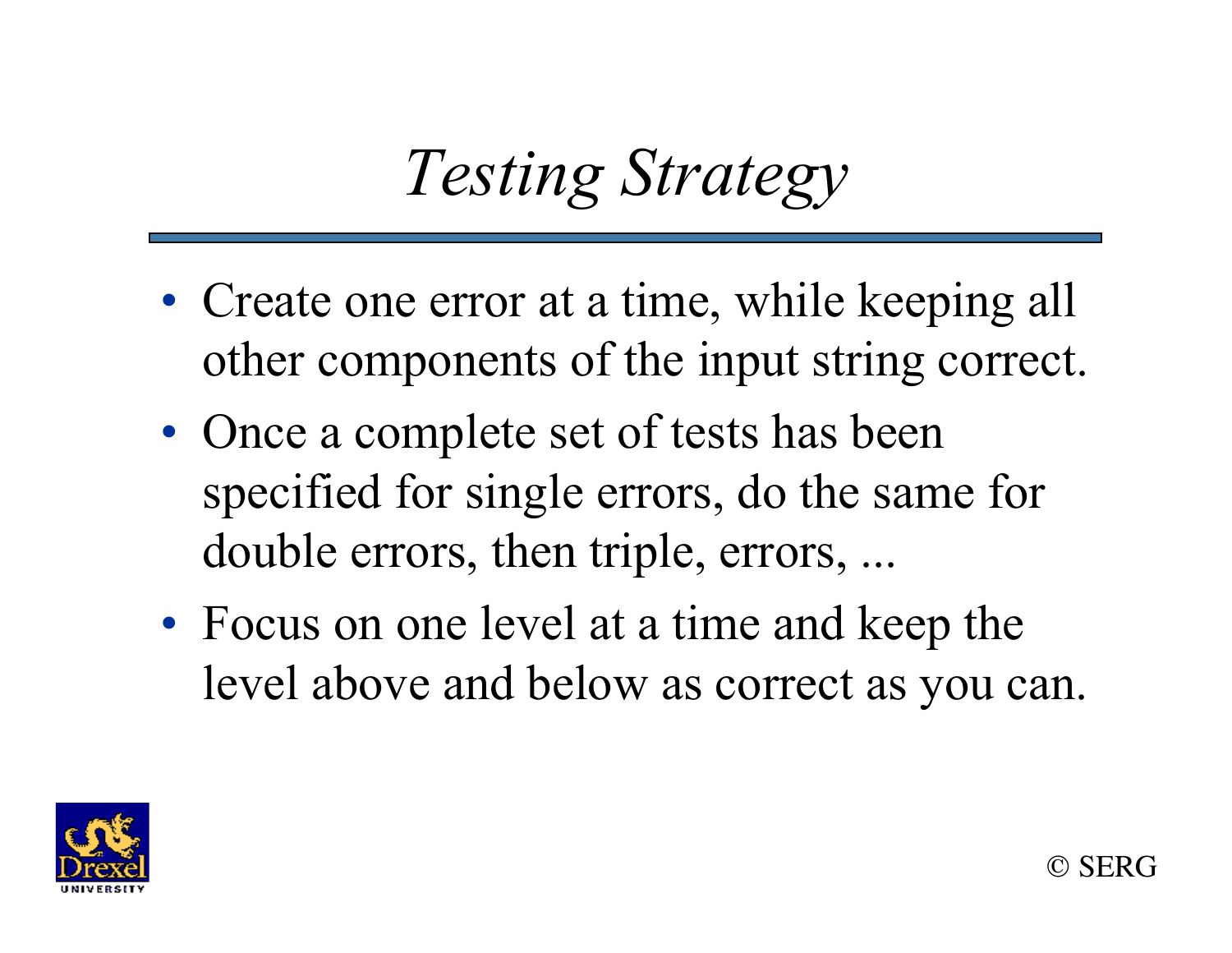# *Example: Telephone Number (Level 1)*

- **phone** number ::= exchange part number part
	- Empty string.
	- An *exchange\_part* by itself.
	- Two from *exchange\_part*.
	- Two from *number\_part*.
	- One from *exchange\_part* and two from *number\_part*.
	- Two from *exchange\_part* and one from *number\_part*.

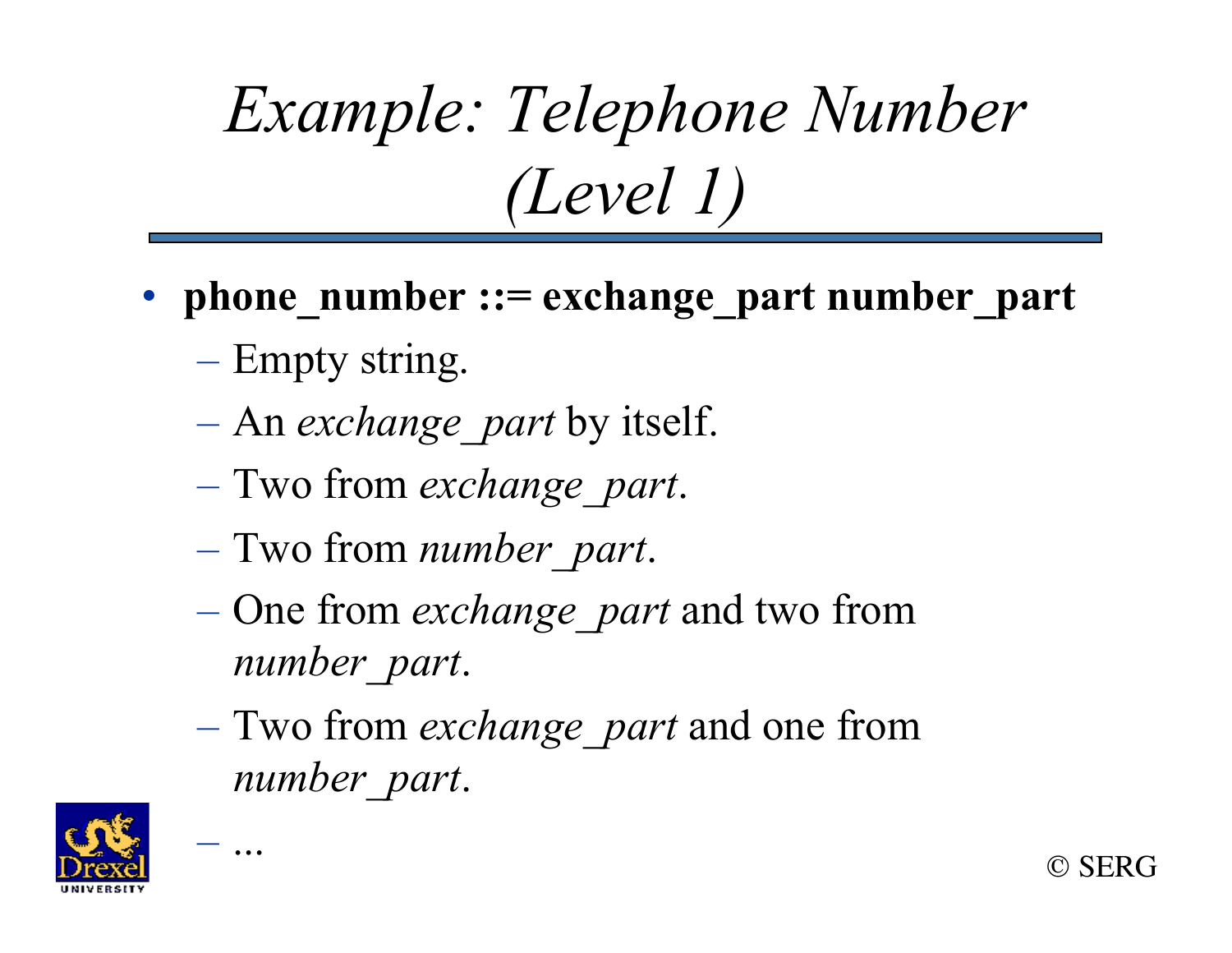# *Example: Telephone Number (Level 2)*

- Bad **exchange\_part**:
- **exchange** part ::= other digit<sup> $\wedge$ 2 ordinary digit</sup>

© SERG

– Empty string.

- No *other\_digit* part.
- Two from *ordinary\_digit*.
- Three from *ordinary\_digit*.

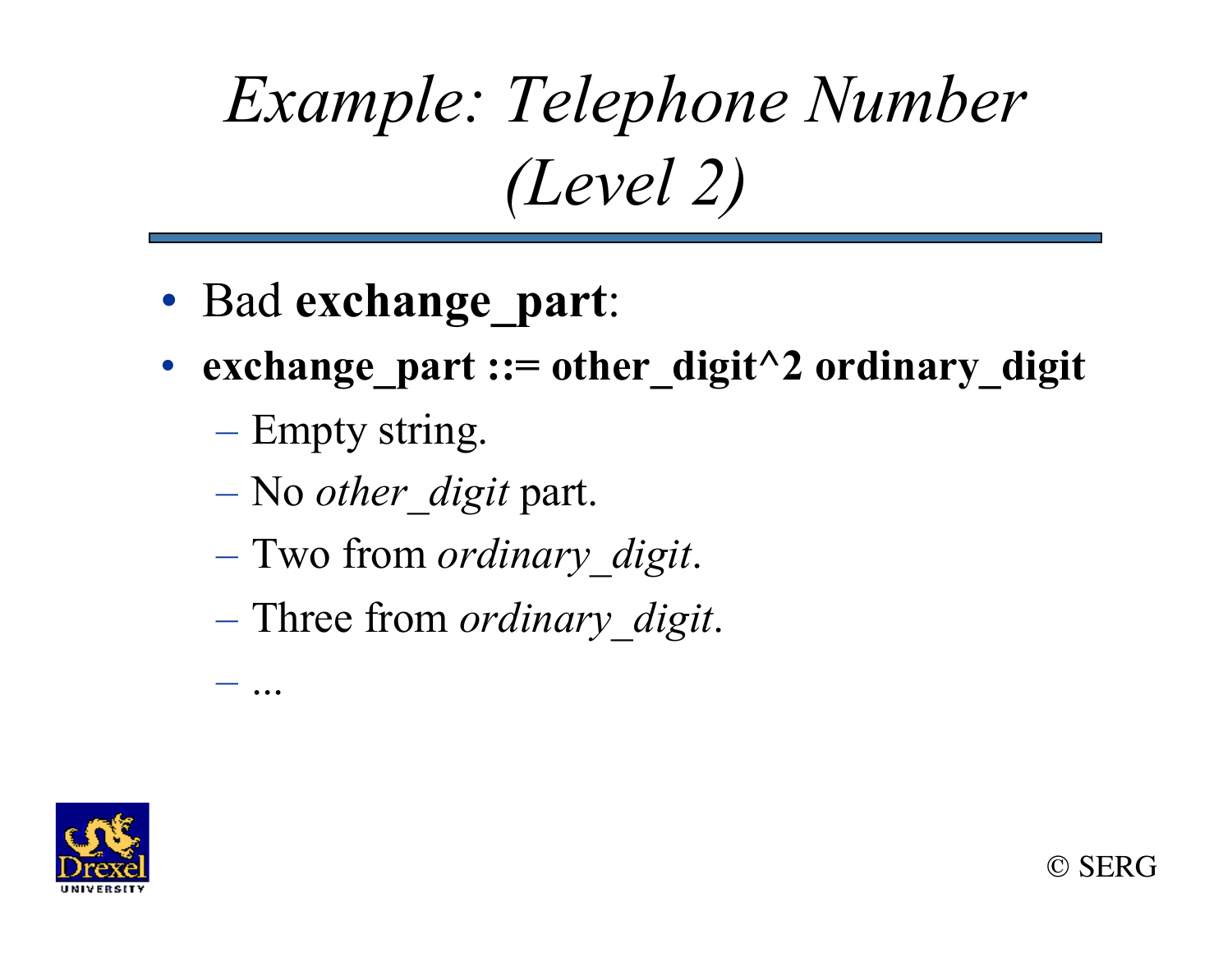# *Example: Telephone Number (Level 2)*

• Bad **number\_part**:

- **number\_part ::= ordinary\_digit 4**
	- Not enough from *ordinary\_digit*.
	- Too many from *ordinary\_digit*.

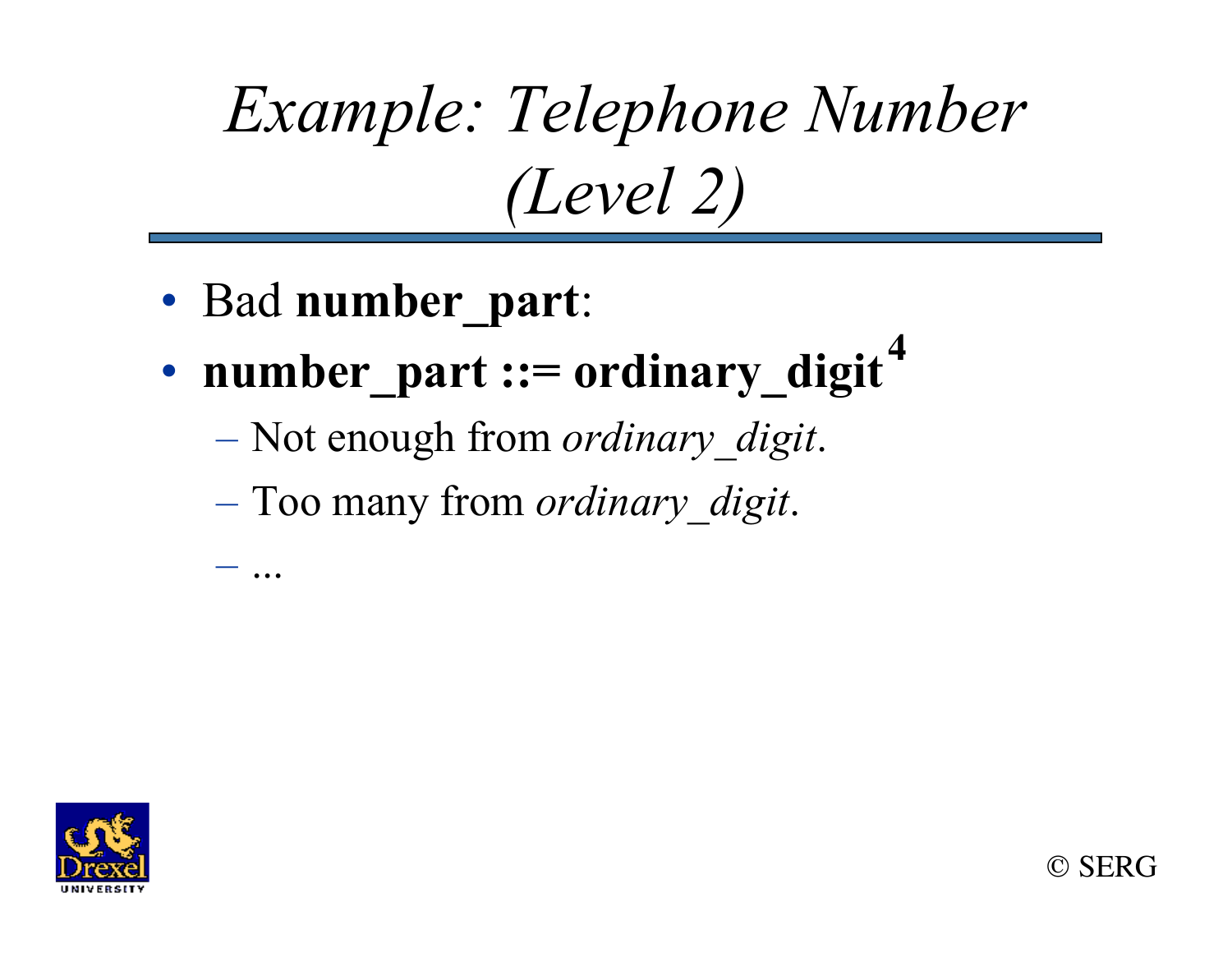# *Example: Telephone Number (Level 3)*

- **ordinary** digit ::= special digit | other digit
	- Not a digit alphabetic.
	- Not a digit control character.
	- Not a digit delimiter.

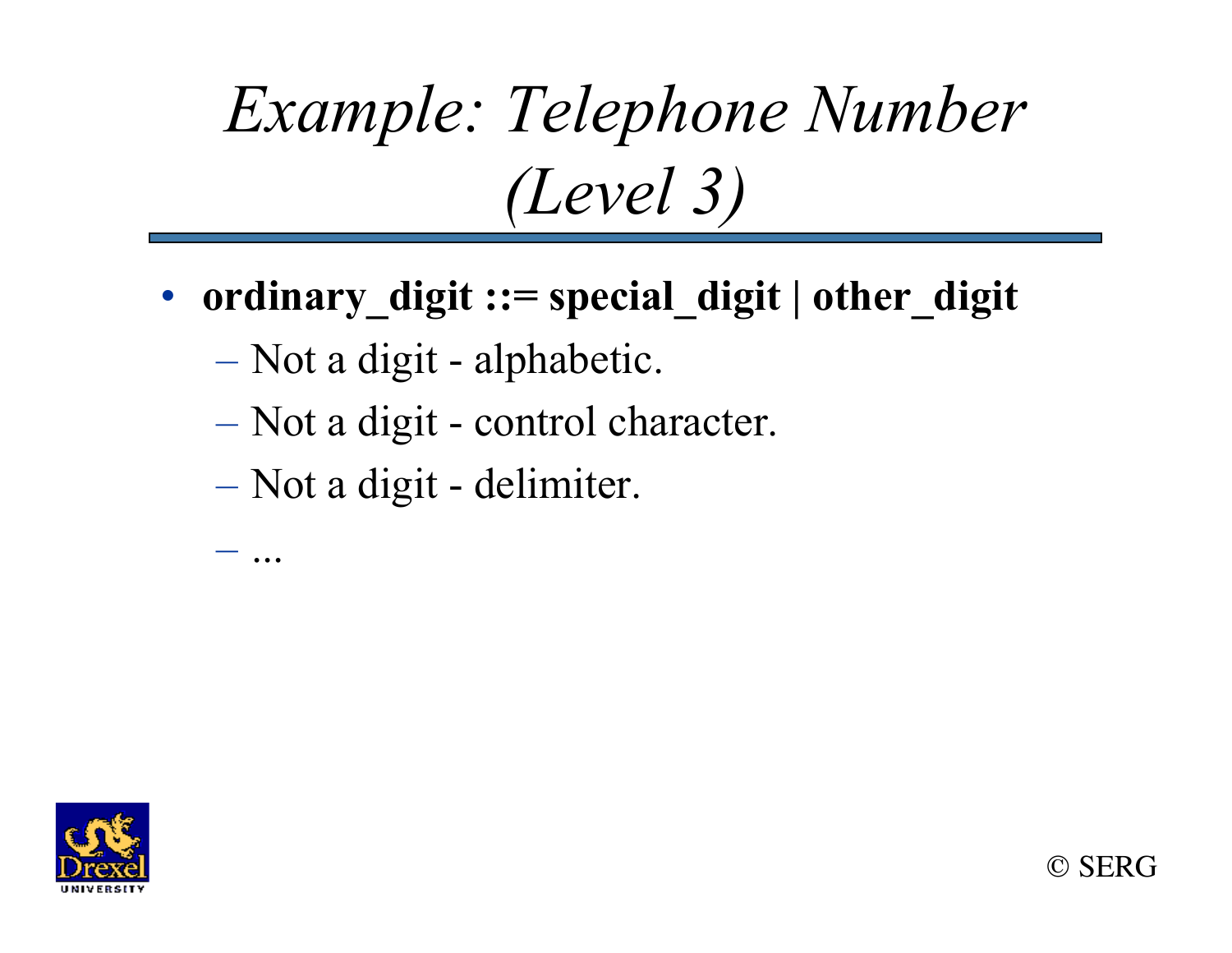# *Example: Telephone Number (Level 4)*

- Bad **other\_digit**:
	- $-$  *other* digit ::= 2 | 3 | 4 | 5 6 | 7 | 8 | 9
- Bad **special\_digit**:

 $-$  *special digit* ::= 0| 1 | 2 | 5



• ...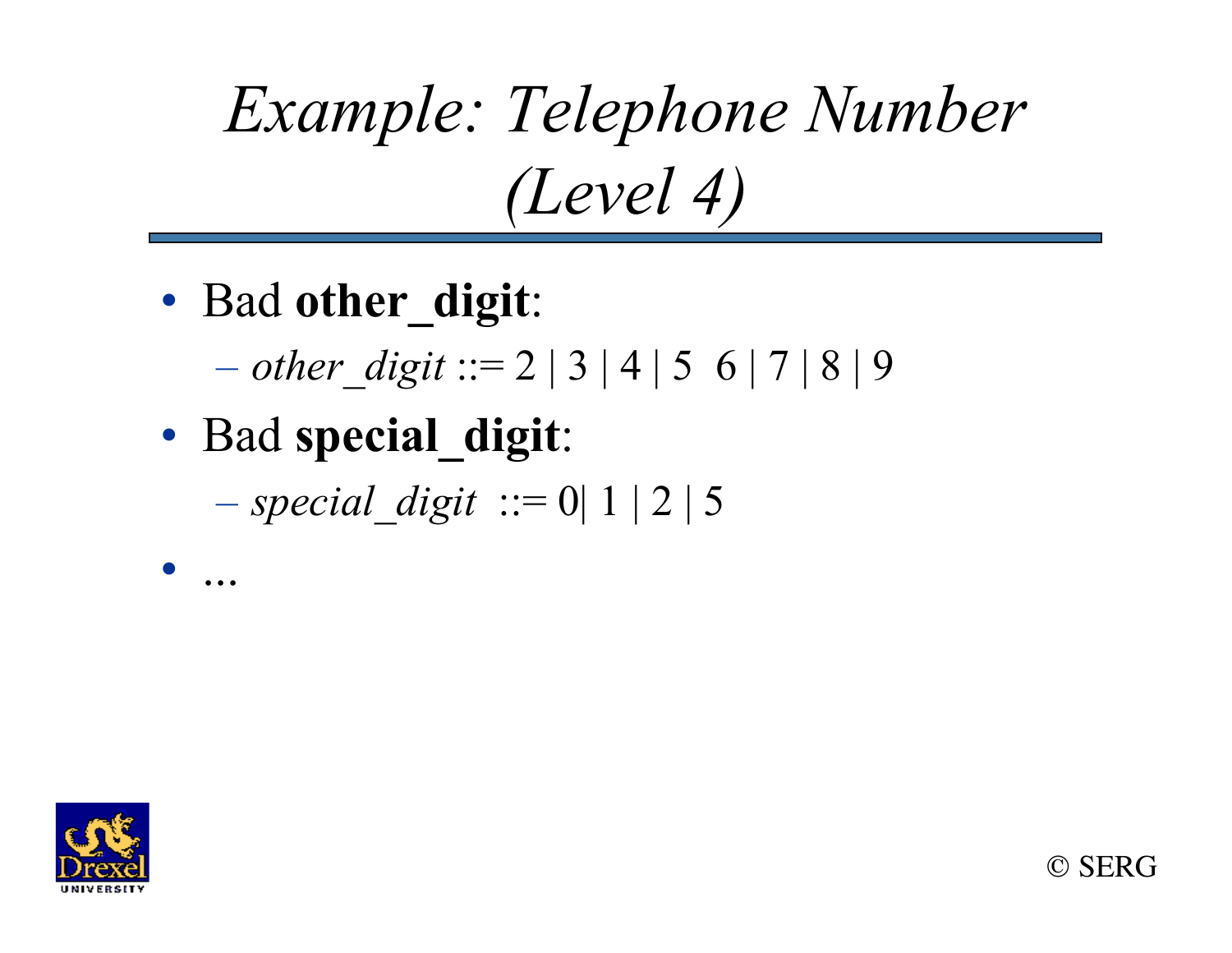#### *Delimiter Errors*

- Delimiters are characters or strings placed between two fields to denote where one ends and the other begins.
- **Delimiter Problems:**
	- Missing delimiter. *e.g.,* (x+y
	- Wrong delimiter. *e.g.,* (x+y]
	- Not a delimiter. *e.g.,* (x+y 1
	- Poorly matched delimiters. *e.g.,* (x+y))



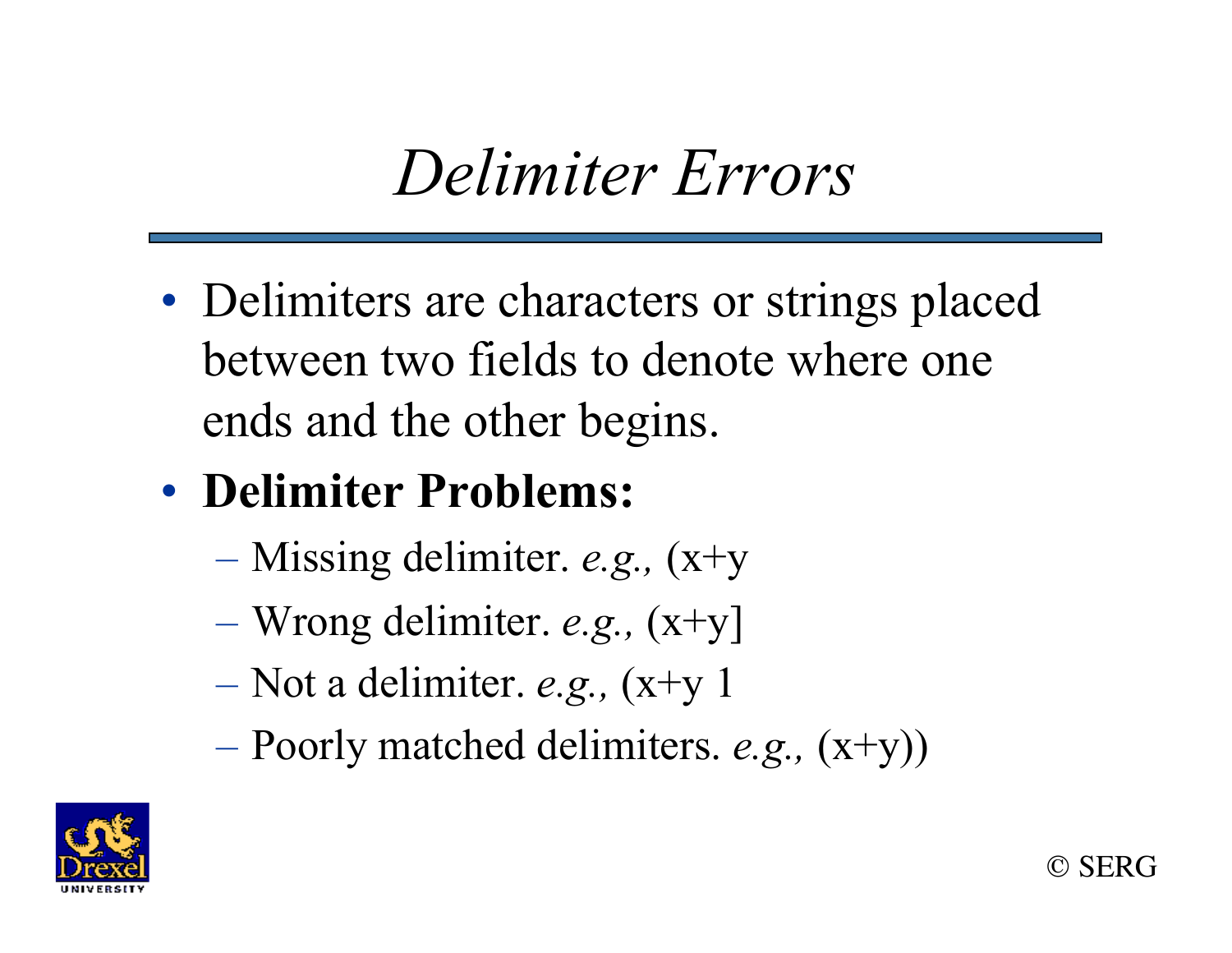### *Sources of Syntax*

- Designer-Tester Cooperation
- Manuals
- Help Screens
- Design Documents
- Prototypes
- Programmer Interviews
- Experimental (hacking)



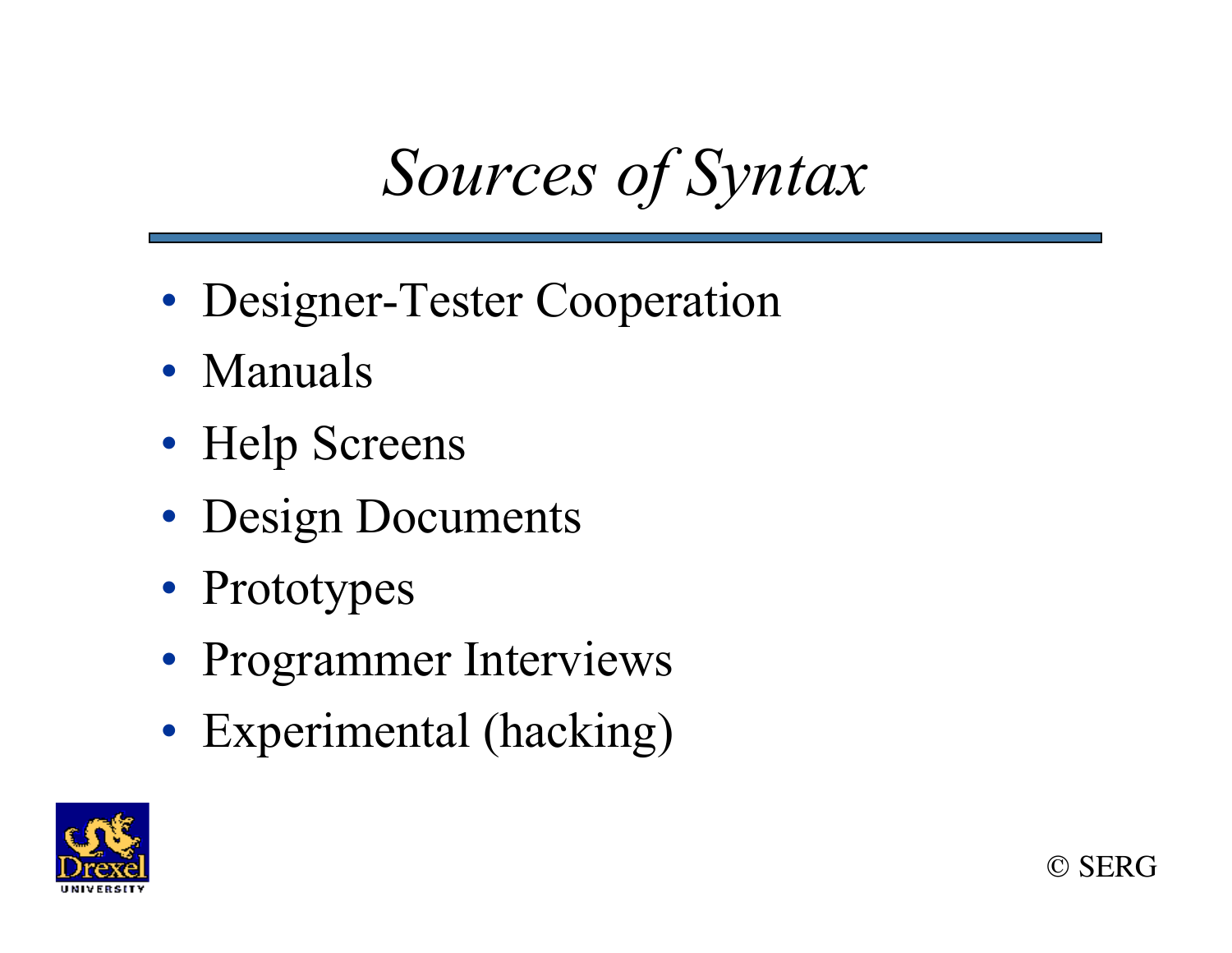# *Dangers of Syntax Test Design*

- It's easy to forget the "normal" cases.
- Don't go overboard with combinations:
	- Syntax testing is easy compared to structural testing.
	- Don't ignore structural testing because you are thorough in syntax testing.
	- Knowing a program's design may help you eliminate cases without sacrificing the thoroughness of the testing process.

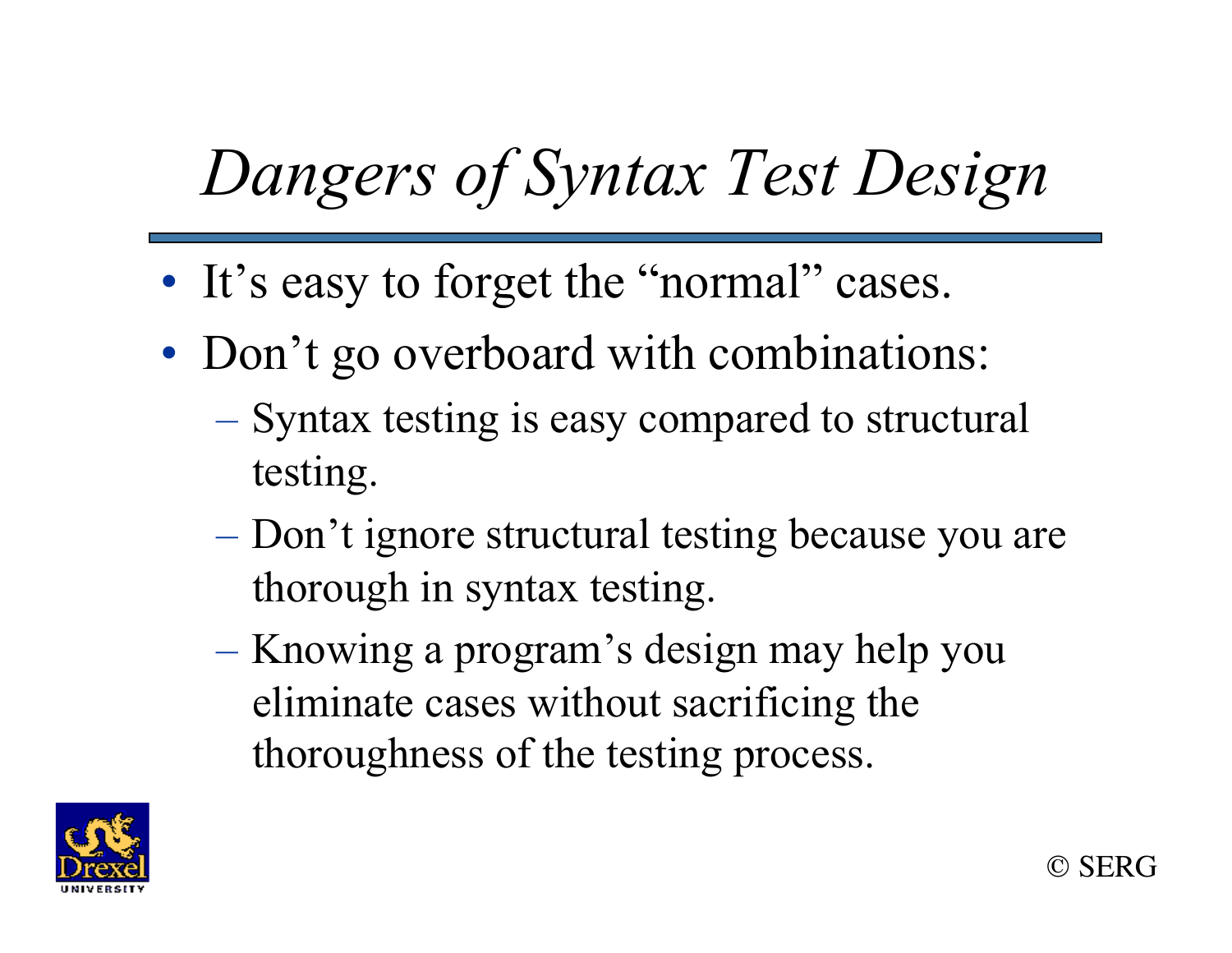### *Syntax Testing Drivers*

- Build a driver program that automatically sequences through a set of test cases usually stored as data.
- Do not try to build the "garbage" strings automatically because you will be going down a diverging infinite sequence of syntax testing.

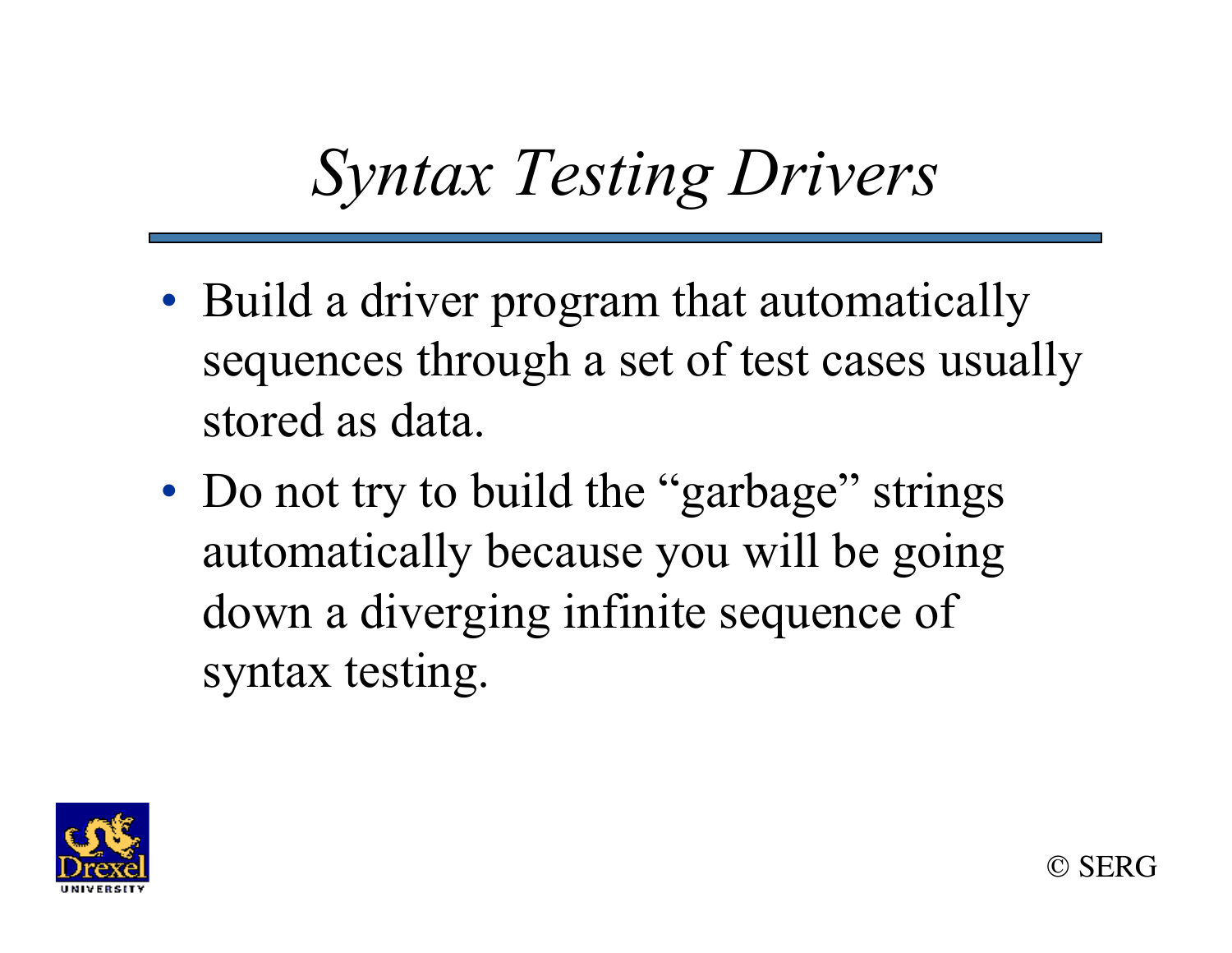*Design Automation: Primitive Method* 

- Use a word processor to specify a covering set of correct input strings.
- Using search/replace, replace correct substrings with incorrect ones.
- Using the syntax definition graph as a guide, generate all single-error cases.
- Do same for double errors, triple errors, ...

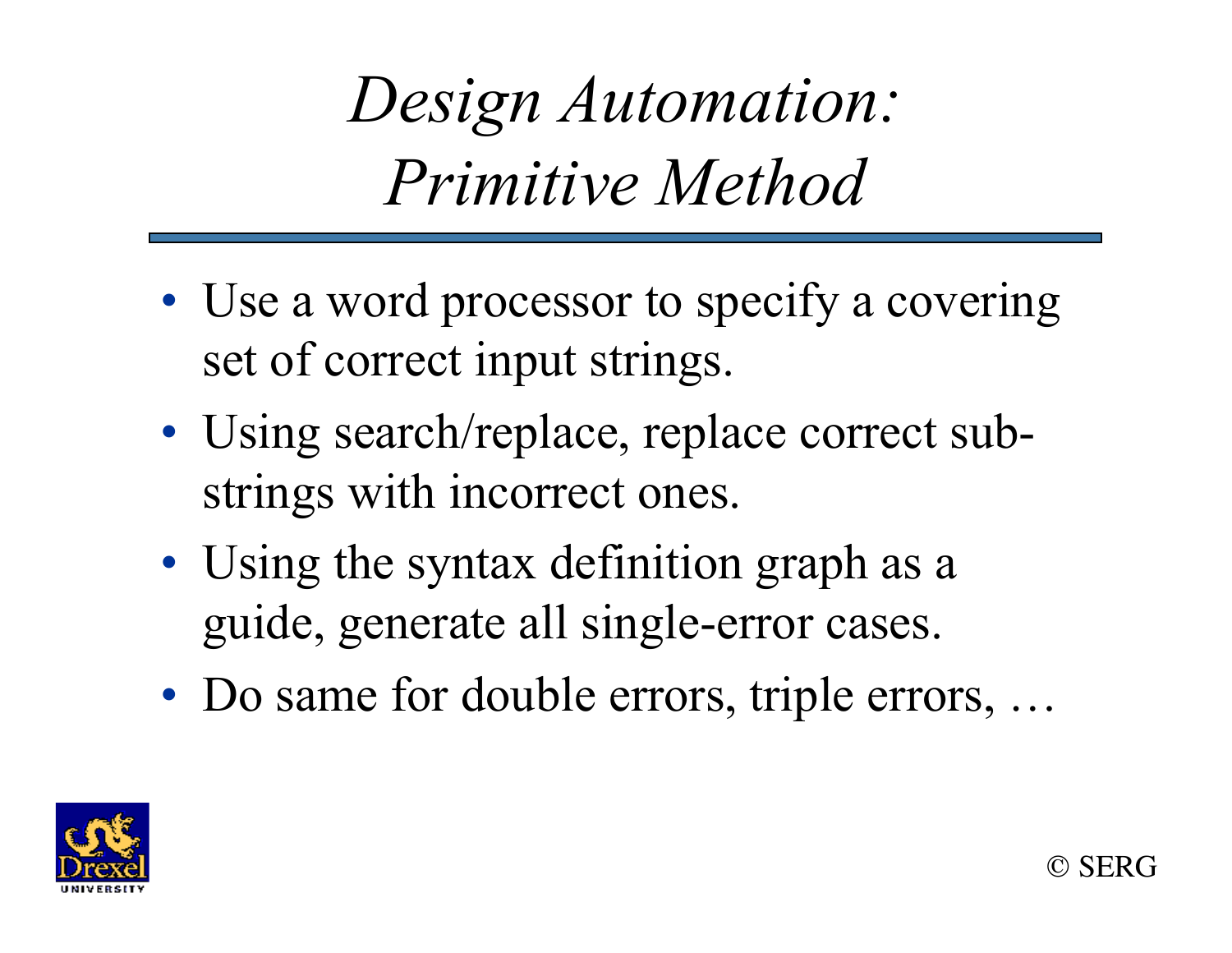*Design Automation: Random String Generators* 

- Easy to do, but useless.
- Random strings get recognized as invalid too soon.
- The probability of hitting vulnerable points is too low because there are simply too many "garbage" strings.

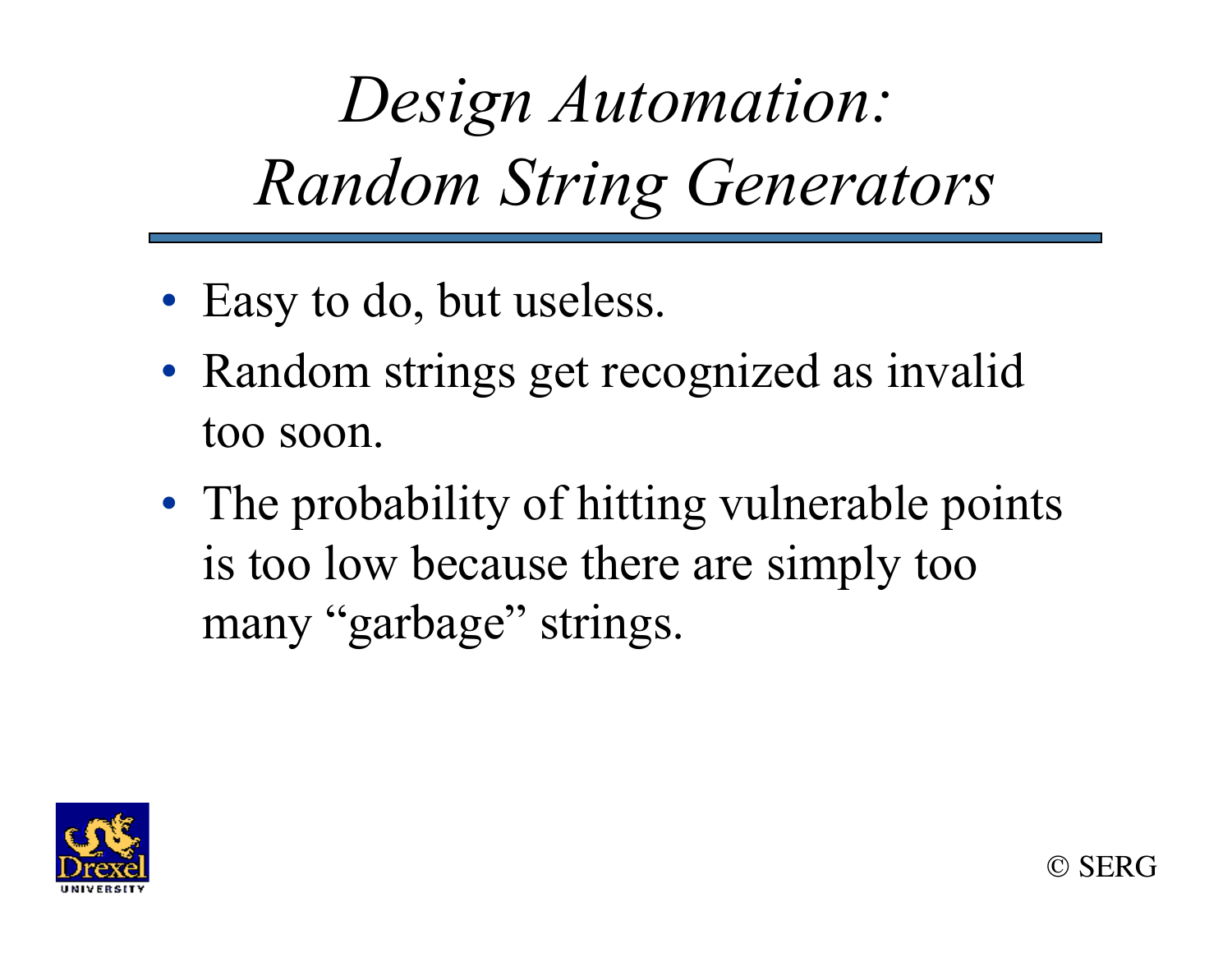# *Productivity, Training, Effectiveness*

- Syntax testing is a great confidence builder for people who have never designed tests.
- A testing trainee can easily produce 20-30 test cases per hour after a bit of training.
- Syntax testing is an excellent way of convincing a novice tester that:
	- Testing is often an infinite process.
	- A tester's problem is knowing which tests to ignore.

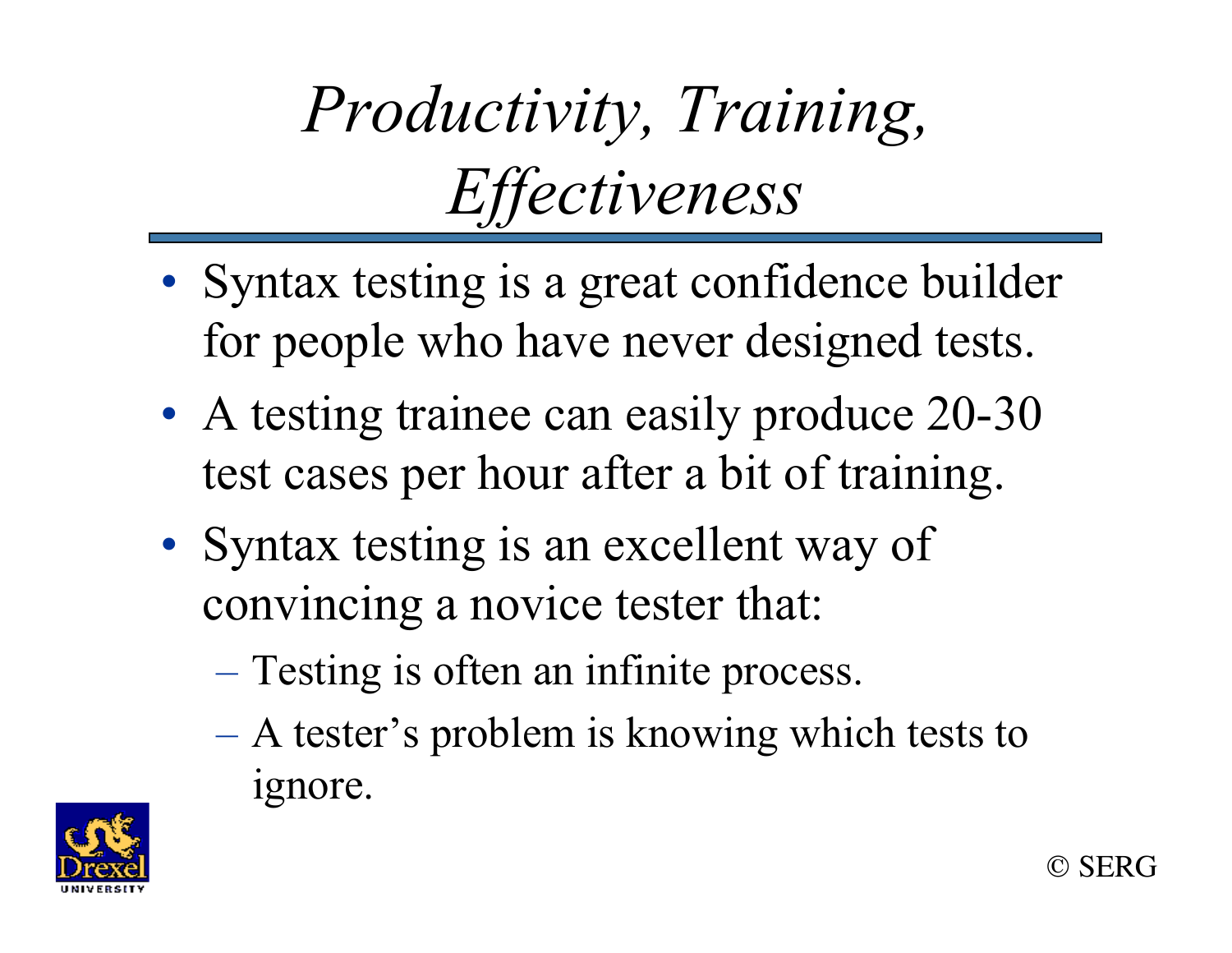## *Ad-lib Testing*

- Ad-lib testing is futile and doesn't prove anything.
- Most of the ad-lib tests will be input strings with format violations.
- Ad-lib testers will try good strings that they think are bad ones!
- If ad-lib tests are able to prove something, then the system is so buggy that it deserves to be thrown out!

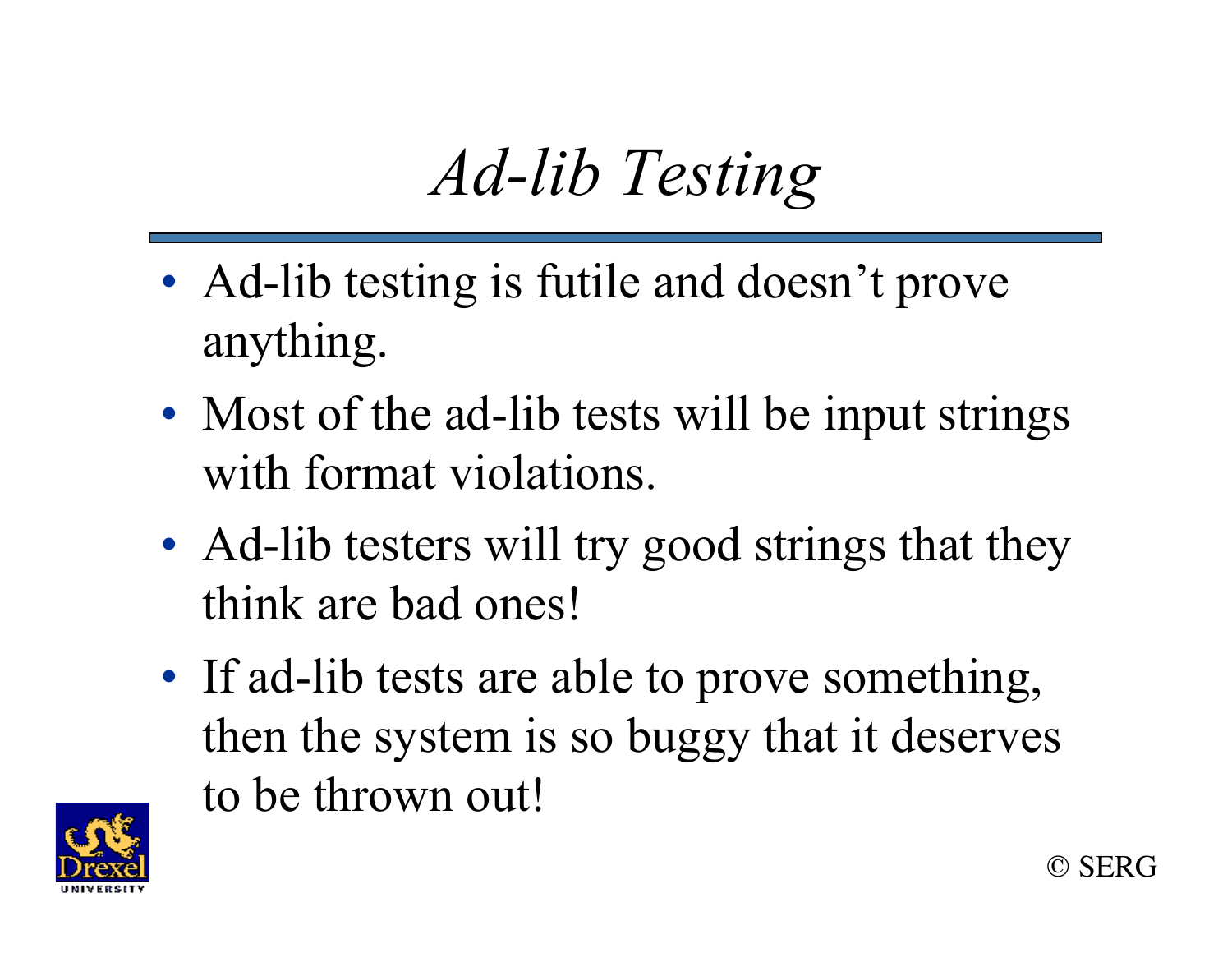#### *Summary*

- Express the syntax of the input in a formal language such as BNF.
- Simplify the syntax definition graph before you design the test cases.
- Design syntax tests level by level from top to bottom making only one error at a time, one level at a time, leaving everything else correct.